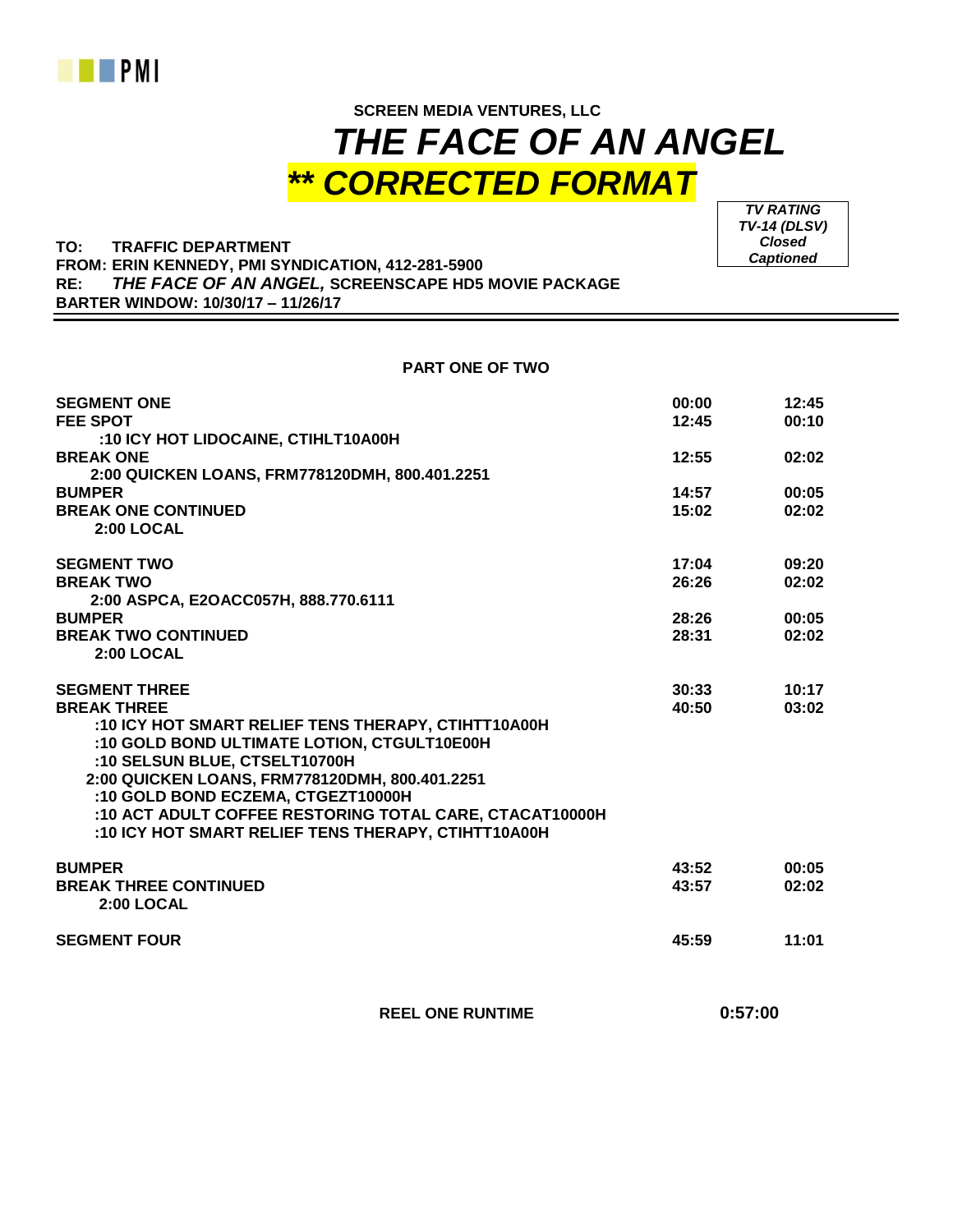**FORMATS MAY ALSO BE DOWNLOADED FROM THE FOLLOWING WEBSITE: [www.pmisyndication.com](http://www.pmisyndication.com/)**



**EXPIRICITE SCREEN MEDIA VENTURES, LLC** 

## *THE FACE OF AN ANGEL \*\* CORRECTED FORMAT*

## **TO: TRAFFIC DEPARTMENT FROM: ERIN KENNEDY, PMI SYNDICATION, 412-281-5900 RE:** *THE FACE OF AN ANGEL,* **SCREENSCAPE HD5 MOVIE PACKAGE BARTER WINDOW: 10/30/17 – 11/26/17**

*TV RATING TV-14 (DLSV) Closed Captioned*

**PART TWO OF TWO**

| <b>BREAK FOUR</b>                                        | 00:00   | 02:02 |
|----------------------------------------------------------|---------|-------|
| 2:00 ST. JUDE, E2CY18031H, 800.618.4674<br><b>BUMPER</b> | 02:02   | 00:05 |
| <b>BREAK FOUR CONTINUED</b>                              | 02:07   | 02:02 |
| 2:00 LOCAL                                               |         |       |
| <b>SEGMENT FIVE</b>                                      | 04:09   | 12:01 |
| <b>BREAK FIVE</b>                                        | 16:10   | 02:02 |
| :60 LIFE ALERT, LSHRV21334H, 800.675.1334                |         |       |
| :60 RELION GROUP, U2KLZZ8UL29, 800.524.6432              |         |       |
| <b>BUMPER</b>                                            | 18:12   | 00:05 |
| <b>BREAK FIVE CONTINUED</b>                              | 18:17   | 02:02 |
| <b>2:00 LOCAL</b>                                        |         |       |
| <b>SEGMENT SIX</b>                                       | 20:19   | 11:31 |
|                                                          |         |       |
| <b>FEE SPOT</b>                                          | 31:50   | 00:10 |
| :10 GOLD BOND ULT RADIANCE RENEWAL, CTGURT10000H         |         |       |
| <b>BREAK SIX</b>                                         | 32:00   | 02:02 |
| 2:00 QUICKEN LOANS, FRM778120DMH, 800.401.2251           |         |       |
| <b>CC BUMPER</b>                                         | 34:02   | 00:03 |
| <b>FEE SPOT</b>                                          | 34:05   | 00:20 |
| :10 SELSUN BLUE, CTSELT10800H                            |         |       |
| :10 GOLD BOND ECZEMA, CTGEZT10000H                       |         |       |
| <b>BUMPER</b>                                            | 34:25   | 00:05 |
| <b>BREAK SIX CONTINUED</b>                               | 34:30   | 03:02 |
| <b>3:00 LOCAL</b>                                        |         |       |
| <b>SEGMENT SEVEN</b>                                     | 37:32   | 25:25 |
| <b>REEL TWO RUNTIME</b>                                  | 62:57   |       |
| <b>TOTAL RUNTIME</b>                                     | 1:59:57 |       |